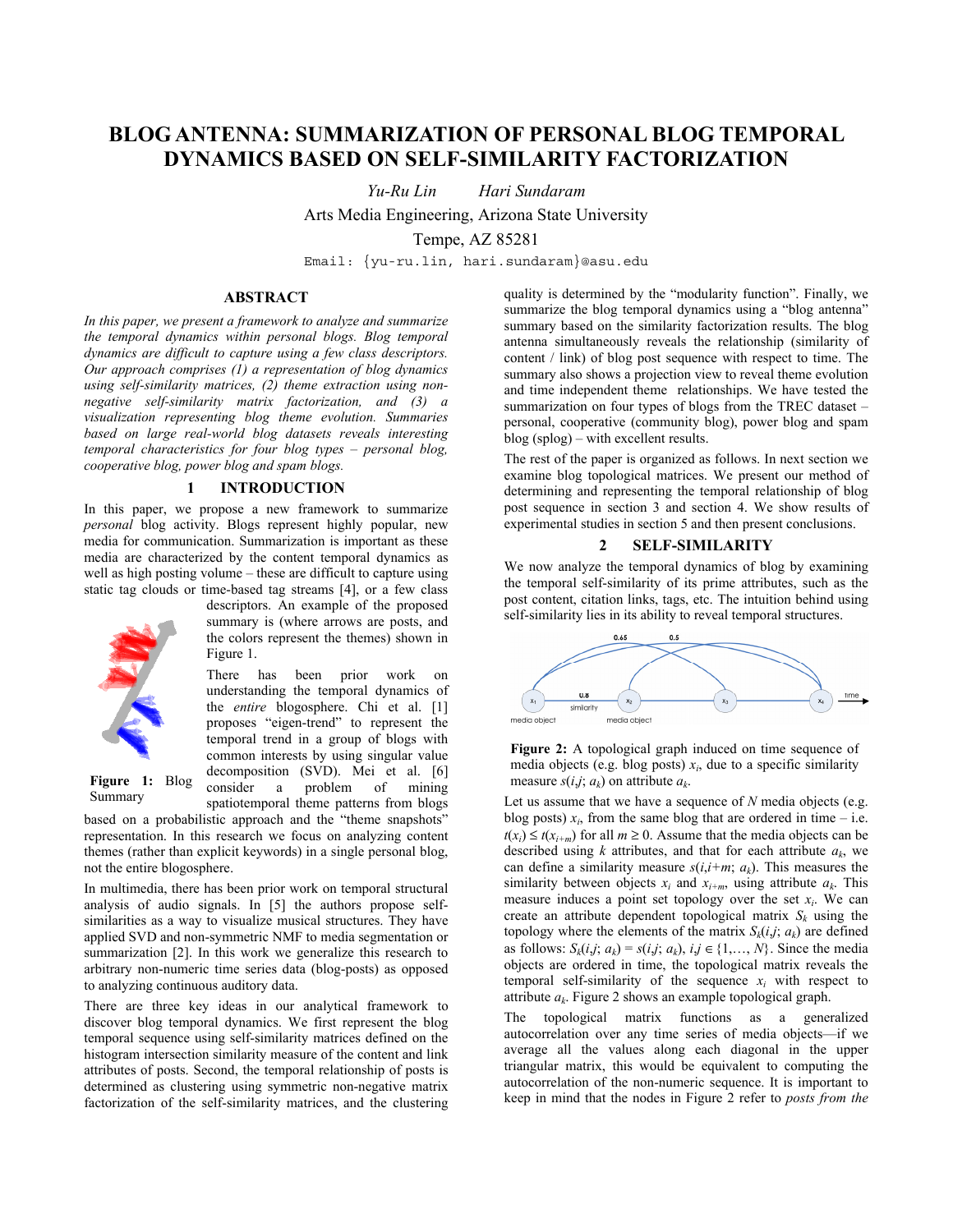*same blog* and the edges refer to the similarity between posts along a specific attribute. We now examine the topological matrixes computed on the temporal sequences of blog posts. We focus on two prime attributes: post content and links.

**Post content.** The similarity measure to induce the topology on post content is defined using histogram intersection similarity measure on the tf-idf vectors. Let  $h_i$  and  $h_j$  be the tf-idf vectors (after stemming and stop-word removal) for posts  $p_i$  and  $p_j$ . Then the similarity between the posts is defined as:

$$
S(p_i, p_j; c) = \sum_{k=1}^{M} \frac{\min(h_i(k), h_j(k))}{\max(h_i(k), h_j(k))}
$$
  $\langle 1 \rangle$ 

where, *c* refers to the similarity based on the content attribute and *M* is the size of the vector. Note that the posts are ordered in time. The corresponding element in topological matrix is then the content similarity between the two posts.

Figure 3a shows an example plot of the content-based temporal self-similarity topological matrix. It reveals that there is significant temporal correlation between posts. It also shows that the users mostly tend to stay on a topic (large white blocks in the figure), and may occasionally post on different topics (causing black horizontal lines) before returning to the topics.

**Post links.** The similarity measure on the links is defined in a similar manner to eq. <1> except that the tf-idf vectors are now calculated on the target links (stemmed by the root domain), rather than on the words. Hence:

$$
S(p_i, p_j; l) = \sum_{k=1}^{p} \frac{\min(h_i(k), h_j(k))}{\max(h_i(k), h_j(k))}
$$
<sup>(2)</sup>

where,  $l$  refers to the similarity on the link attribute,  $h_i$  and  $h_j$  are the link based tf-idf vectors and *P* is the size of the vector.

In Figure 3b, we can see the link based self-similarity matrix  $-$  it reveals a similar block based structure and changes as in Figure 3a, and we can see that changes to the content and link patterns are usually coincident.

The self-similarity matrix exhibits several advantages: First, the media objects are represented by their relationship with the other objects. The size of the matrix used to represent a dataset of *N* objects is always *N*×*N*, regardless the content complexity of the objects. Second, as the self-similarity matrix is constructed according to the time order of objects, it allows investigation of the temporal relationship among objects.



**Figure 3:** (a) Self-similarity matrix on the content attribute. (b) Self-similarity matrix on the link attribute.

### **3 FACTORIZATION OF THE BLOG TEMPORAL DYNAMICS**

We shall now discuss our method for summarizing the blog temporal dynamics. The content of a typical human created blog usually exhibits short-term coherence with topic drifting over a long period. To summarize the temporal dynamics, let us first examine the relationship between two posts. Intuitively, if two posts are similar in terms of attribute values, it is possible that these two posts are highly related to certain common things that might not be explicitly stated in the content—we refer the common things as the underlying "themes". For example, two posts that have terms such as "Star Treck" in common are likely to have a sci-fi or TV-series theme. Naturally, a post can relate to multiple themes. We conjecture the similarity relationship of two posts reflects how their underlying themes coincide, and by using a few common themes and the relationship between posts and themes we are able to summarize the temporal variation of posts.



**Figure 4:** The post-post relationship is summarized by posttheme relationship.

Let us assume each post is governed by a set of underlying themes with different strengths, as illustrated in Figure 4. Let *wic* be the strength that a post  $p_i$  is governed by a theme  $\pi_c$ . We seek to estimate *w* based on the observed similarity relationship of posts. Assume there are *N* posts and *K* underlying themes, the objective function can be expressed as:

$$
\arg\min\sum_{i=1}^{N}\sum_{j=1}^{N}\left\|s_{ij}-\sum_{c=1}^{K}w_{ic}w_{jc}\right\|
$$
  
<3>

where  $s_{ij}$  is the similarity of two posts  $p_i$  and  $p_j$ . We can rewrite eq.  $\leq$ 3 $>$  as:

$$
W^* = \underset{W}{\arg\min} \left\| S - WW^T \right\| \tag{4}
$$

where *S* is an *N*×*N* matrix with element  $[S]_{ii} = s_{ij}$  and *W* is an *N*×*K* matrix with element  $[W]_{ic}=w_{ic}$ . The solution to eq. <4> can be obtained by symmetric non-negative matrix factorization (NMF), where the solution  $W^*$  is approximated by iterative updating as described in [3].

The rank *K* of the factorization is chosen using a clustering quality criterion: the "modularity function" [7]. Here the modularity function *Q* is defined as:

$$
Q(k) = \sum_{c=1}^{k} \left[ \frac{\sum_{i,j} s_{ij} w_{ic} w_{jc}}{\sum_{i,j} s_{ij}} - \left( \frac{\sum_{j} s_{ij} w_{ic}}{\sum_{i,j} s_{ij}} \right)^2 \right]
$$
  $\tag{5}$ 

where *k* is the rank used in the factorization and *K* is selected so as to maximize  $O(k)$ , i.e.  $K = argmax_k O(k)$ . Consider a simple case where exactly one element in each row is set to 1 and the rest are set to 0, i.e.  $w_{ic}$ =1 indicates whether post  $p_i$  belongs to theme  $\pi_c$ . The first term in the bracket of right hand side in eq.  $5$  expresses the empirical joint probability  $pr[c, c]$  that two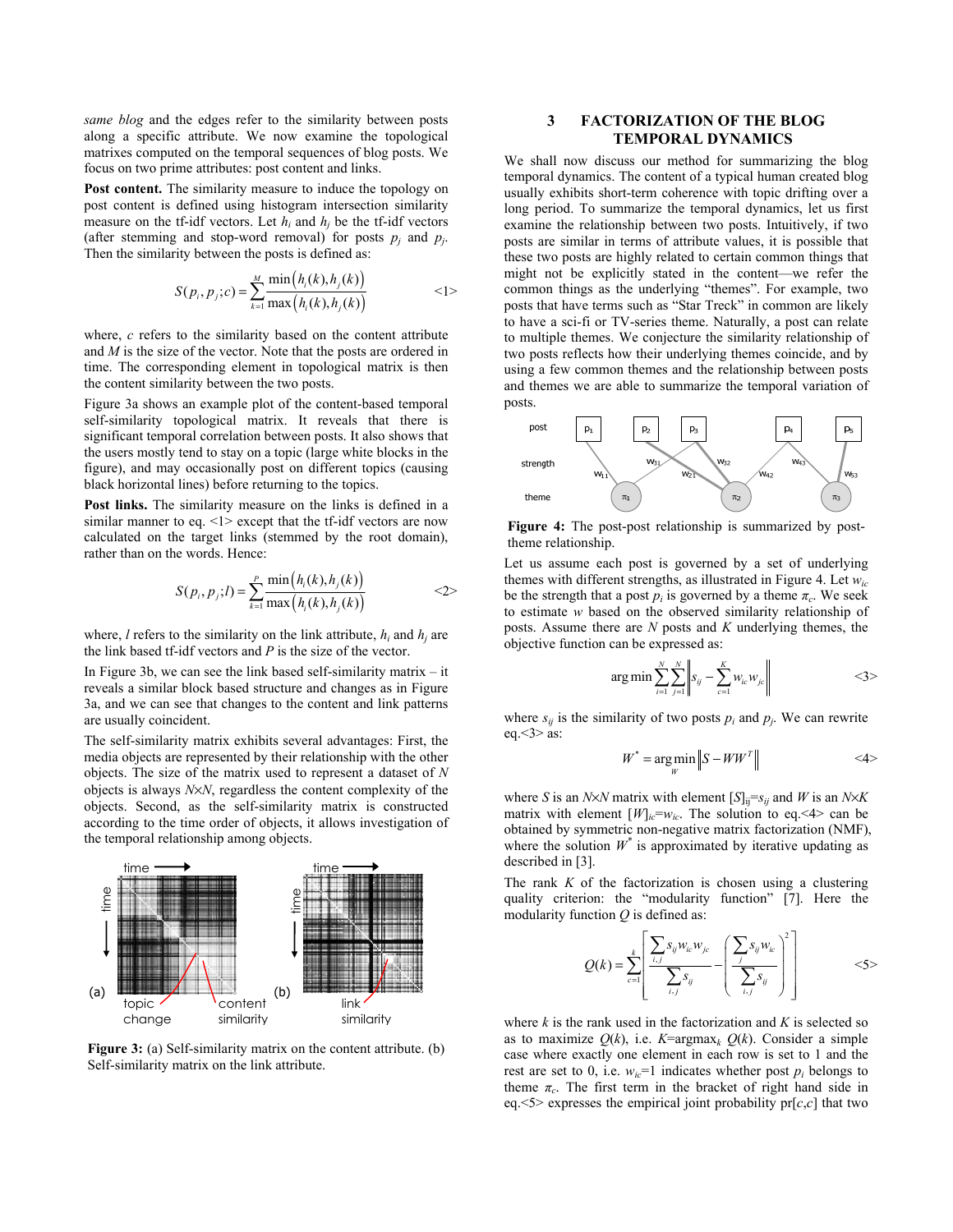posts belong to the same theme  $\pi_c$ , and the second term is the empirical probability  $pr[c]^2$  and  $pr[c]$  is the probability of a post belonging to  $\pi_c$ . If the estimation of *w* is no better than random, we will get *Q*=0. In general, a larger value of *Q* indicates the estimation of *w* better explain the empirical probabilities.

The matrix *S* describes the similarity relationship of posts. We can derive *S* from self-similarity matrices on multiple attributes. *S* is computed as follows:

$$
[S]_{ij} = s_{ij} = \sum_{k} \alpha_{k} s(i, j; a_{k}) \qquad \qquad \langle 6 \rangle
$$

where  $s(i,j; a_k)$  refers to similarity measure on attribute  $a_k$ , and  $a_k$ refers to the weight on the corresponding attribute. Here we consider the similarity relationship as a linear combination of different similarity measures in post content and links. The dominant theme of a post is determined as follows:

$$
c_i^* = \underset{1 \le i \le K}{\arg \max} w_{il} \qquad \qquad \le 7>
$$

where  $c_i^*$  is the dominant theme indicator of post  $p_i$ .

#### **4 SUMMARIZATION**

We now discuss our proposed visual summary for blog temporal dynamics. Our goal is to have the summary representation answer the following questions  $- (1)$  How many distinct or major themes exist in the blog? (2) how do the sequence of posts correspond to these themes? (3) reveal how the themes evolve over time? (4) is there a relationship among themes independent of time? and finally, (5) can we observe a blog from all the above aspects?



Figure 5: Exploring blog temporal dynamics from three perspectives: (a) 3D antenna view: Each post is rendered around the time axis, with position representing the post time, length representing the dominant theme strength and orientation representing the content similarity comparing to other posts. (b) Content drifting view: The orientation of postarrows represents the similarity between the content of posts, and length represents the dominant theme strength. (c) Content evolving view: Each arrow represents a post, stemming from the position where the post is created. Each post-arrow is colored by its dominant theme, with length representing the dominant theme strength.

Our visualization uses a metaphor "antenna" to represent how blog content evolves over time. As shown in Figure 5, we render each post as an arrow-shaped antenna stemmed from a time axis. The older the posts, the closer they are to the origin of the time axis. By default, posts are colored with respect to their dominant themes, with different colors for different themes. The length of an arrow indicates the strength of the post corresponding to the dominant theme.

The visualization provides three perspectives—the 3D antenna view, the content drift view and the content evolving view. We discuss each in detail below.

- 1. *3D antenna view* (Figure 5a): The view immediately reveals post diversity (colored themes, different directions), and post density. We represent the post, themes, and their relationships with respect to time simultaneously using a three dimensional antenna object. The object comprises a central time axis along the z-axis direction, and each post is rendered around the time axis, with position representing the post time, length representing the dominant theme strength and orientation representing the content similarity comparing to other posts.
- 2. *Content drifting view* (Figure 5b): This view reveals timeindependent theme dissimilarity. We seek to render similar posts as arrows which ends are close in distance, while dissimilar posts are rendered far apart. This is computed by a multiple dimensional scaling technique based on principle component analysis. Specifically, we reconstruct a matrix *S'* from the NMF factors *W* by  $S' = WW^T$ , where *W* is obtained from eq. <4>. Let  $S' = U\Sigma V^T$  be the singular vector decomposition of *S'*, where *U* and *V* are  $n \times k$  and  $m \times k$ orthogonal matrices and  $\Sigma$  is a diagonal matrix whose diagonal elements are the singular values of *S'*. Because *S'* is symmetric, we have  $U=V$  and  $n=m$ . Here we use  $k=2$ because a two-dimensional representation allows effective comparison of the relationship among themes and posts, based on the arrow orientation and length. We then map the two principal components  $v_i = [V]_{i,1}$  and  $u_i = [V]_{i,2}$  of each post *pi* on to a 2D x-y plane, as shown in Figure 5b. The post-arrows of opposite directions, such as the blue and red arrows, have the most dissimilar content.
- 3. *Content evolving view* (Figure 5c): This view is useful for comparing posts in terms of the strength with respect to dominant themes. The time axis lies at bottom and all postarrows point upward. In an alternative representation (Figure 6), posts are shown as uniform length arrows with multiple segments, each segment represents a theme, and the length of the segment indicates the relative strength of corresponding theme, in that post.



Figure 6: An alternative representation of content evolving view. Each segment of a post represents a theme, with the length of the segment representing the relative strength of the post to the corresponding theme.